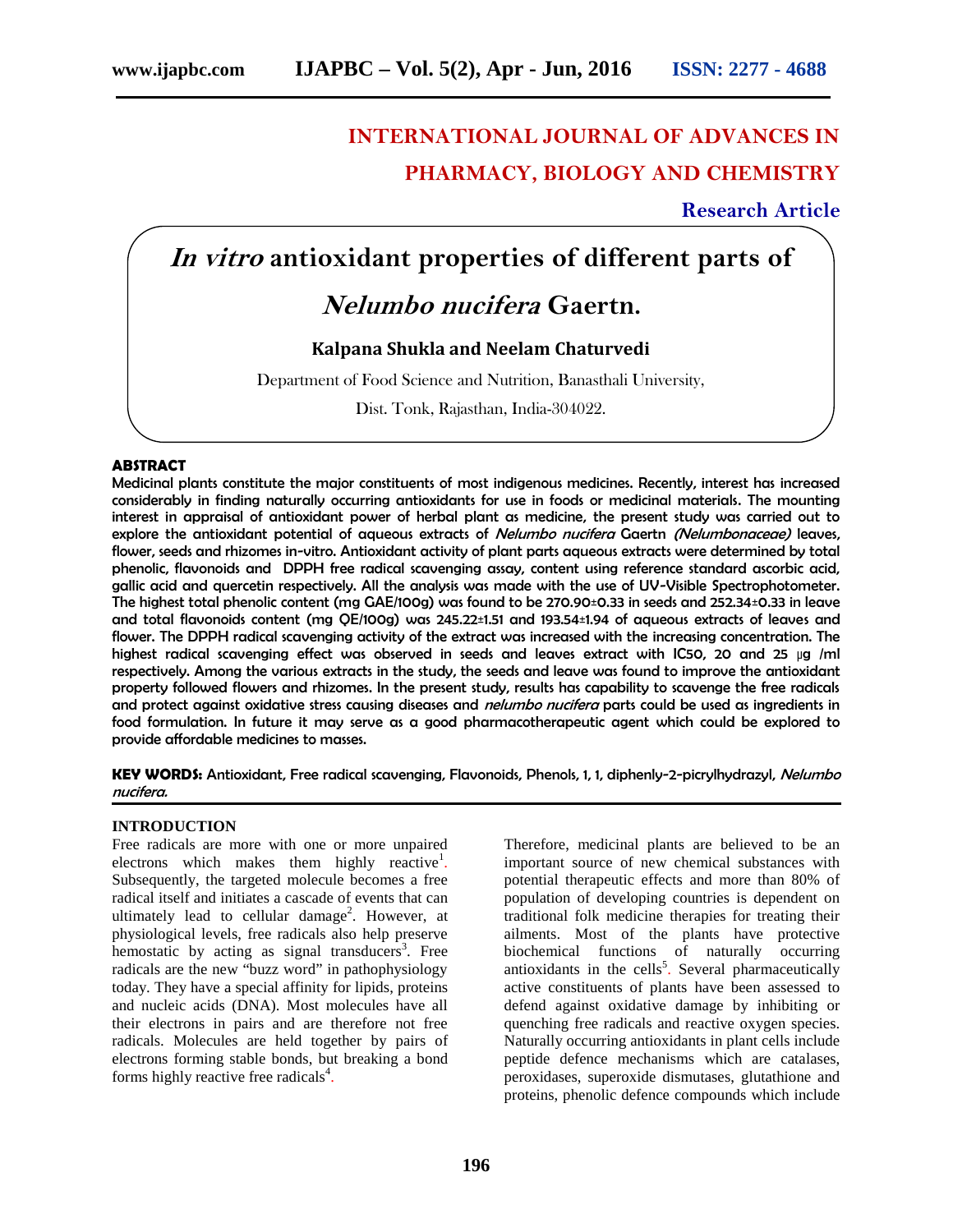vitamin E, flavonoids, phenolic acids and other phenols, nitrogen compounds (alkaloids, amino acids and amines) and cartenoids and chlorophyll derivatives<sup>6</sup>. .

Lotus (*Nelumbo nucifera*) is a perennial aquatic plant with yellow flowers. It is utilized as a dietary staple and also for a variety of medicinal purposes in Eastern Asia, particularly in China. This plant is belonging to the Family *Nelumbonaceae*. All parts of *N. nucifera* are used for various medicinal purposes in oriental medicine<sup>7</sup>. This plant is very effective to potential antioxidant activity<sup>8</sup>,  $,$  antipyretic<sup>9</sup>, Antiplatelet activity<sup>10</sup> and Hypoglycemic activity<sup>11</sup>. Therefore, an attempt has been made investigate the antioxidant properties in different parts of *N. nucifera.*

#### **MATERIALS AND METHODS**

#### **Sample collection and extract preparation:**

Fresh leaves, flower, seed rhizomes of *Nelumbo nucifera* plant used in the present study were collected from village Ichoi, Milkipur, Faizabad, Uttar Pradesh. The plant parts were separated from weeds, washed and rinsed with distilled water. They were sun-dried for 5 days, ground in a mortar with a pestle into coarse powder and packed in an air-tight plastic container for further analysis. Methanol extracts were prepared by soaking 100g each of the dry powdered plant parts in 1 litre of methanol at room temperature for 48 h. The extracts were filtered first through a Whatmann filter paper No. 42 (125 mm) and then through cotton wool. The extracts were concentrated using a rotary evaporator with the hot water bath set at 40°C. The percentage yield of extracts ranged from 5 - 20% (w/w).

#### **Determination of total phenolic content:**

Total phenols were determined by Folin Ciocalteu reagent <sup>12</sup>. A dilute extract of each seed (0.5 ml of 1:10 g ml-1) or gallic acid (standard phenolic compound) was mixed with Folin Ciocalteu reagent (5 ml, 1:10 diluted with distilled water) and 4 ml of aqueous sodium carbonate (1 M). The mixtures were kept at dark ambient condition for 15 min and the total phenols were determined by spectrophotometry at 765 nm. The standard curve was prepared using 0, 50, 100, 150, 200, 250 mg/ L solutions of Gallic acid in methanol: water  $(50:50, v/v)$ . Total phenol values are expressed in terms of Gallic acid equivalent (mg/g of dry mass), which is a common reference compound.

#### **Determination of total flavonoids content:**

Aluminum chloride colorimetric method was used for flavonoids determination<sup>13</sup>. Each seed extracts  $(0.5)$ 

ml of 1:10  $g$ / ml) in methanol were separately mixed with 1.5 ml of methanol, 0.1 ml of 10% aluminum chloride, 0.1 ml of 1 M potassium acetate and 2.8 ml of distilled water. It remained at room temperature for 30 min; the absorbance of the reaction mixture was measured at 415 nm with a UV-Visible Spectrophotometer. The calibration curve was prepared by preparing quercetin solutions at concentrations 12.5 to 100 g ml-1 in methanol.

#### **DPPH radical scavenging activity:**

The ability of the methanolic extracts to scavenge free radicals was determined against a very stable free radical DPPH (2, 2-diphenyl-1-picrylhydrazyl) determined spectrometrically  $14$ . Aliquots of the sample extract at different concentrations 0.02, 0.05, 0.1, 0.15, 0.25 mg/ml were added to 1 mM methanolic solutions of DPPH. Each mixture was vortexed vigorously and left for 30 min at room temperature in the dark. The absorbance was measured at 517 nm and activity was expressed as percentage DPPH scavenging relative to control using the following equation:

DPPH scavenging activity  $(\%) = (Absorbane \ of$ control − Absorbance of sample)/ Absorbance of  $control \times 100$ 

IC 50 Value was also calculated.

#### **Statistical Analysis:**

The results obtained were expressed as mean ±SD and analysis of variance of three determinations and also statistically analyzed to ascertain its significance. The significance was estimated at  $(p\ 0.05$ level).

#### **RESULT AND DISCUSSION**

The level of total phenol and total flavonoid contents are shown in table .1 and Figure. 1 & 2 Total phenolic content in aqueous extracts were determined according to the Folin-Ciocalteu method and expressed as mg of gallic acid equivalent (GAE) per hundred gram of extract (mg GAE/100g) on dry weight basis. Total phenol content of plant parts ranged from 220.57±0.26 - 270.90±0.33. Seeds aqueous extract showed highest total phenolic  $(270.90\pm0.33)$  followed by leave  $(252.34\pm0.33)$ , rhizomes  $(241.01\pm0.36)$  and flowers  $(220.57\pm0.26)$ . There were significant differences in the total phenol content between all the parts (leave, flowers, rhizomes and seeds) of *N. nucifera* at p 0.05 level. Phenolic compounds are a class of antioxidant agents which act as free radical terminator<sup>15</sup>. It is also an important plant constituent due to their scavenging property and their hydroxyl groups which contributes directly to antioxidative  $\arctan^{16}$ . Results showed that whole plant contain good amount of phenolic content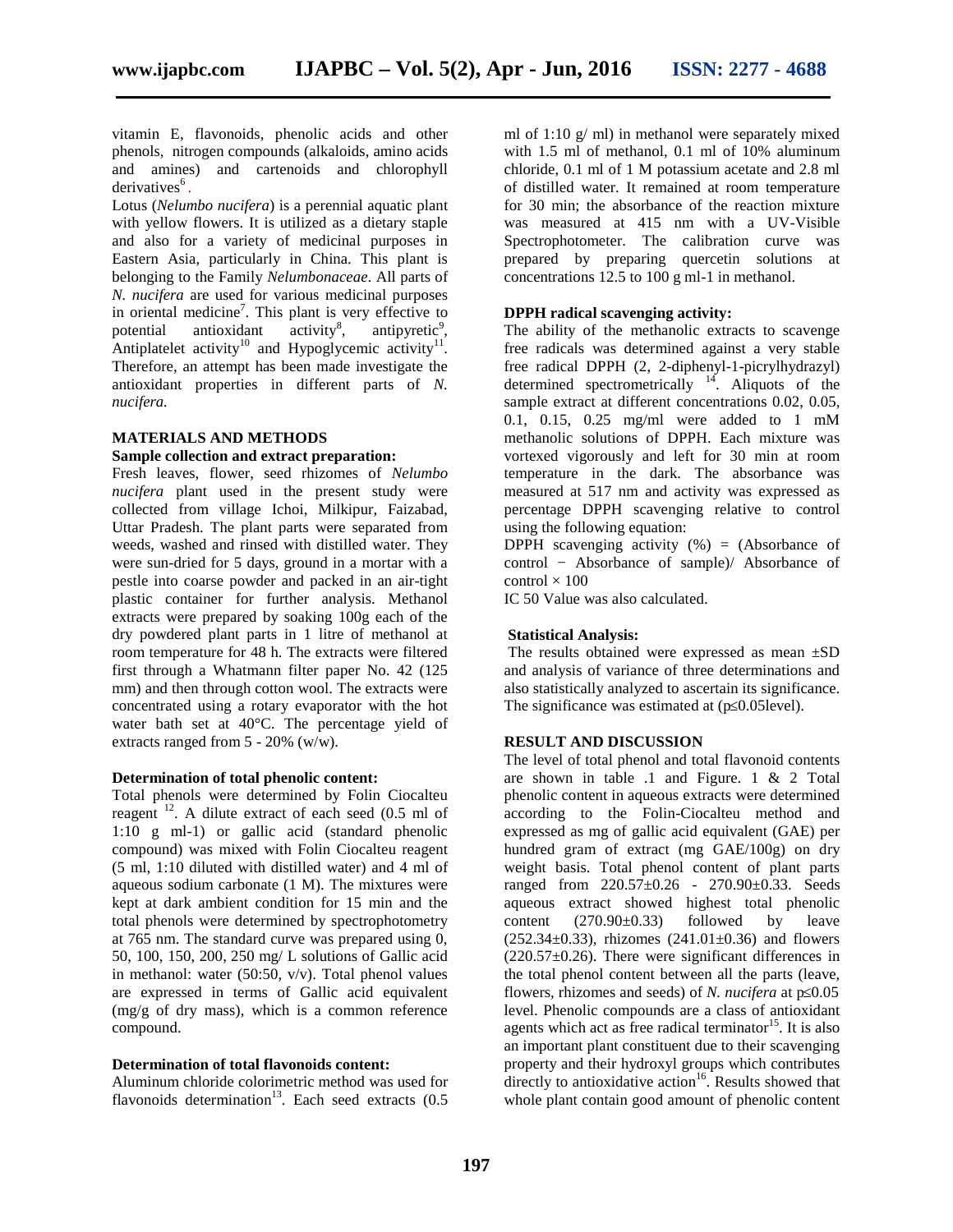in which seeds aqueous extract contain highest value while flowers had the lowest when compared to other plant parts extract which was comparable with the result observed by *Sagwan et al* <sup>17</sup> in *Pongamia pinnata L*. Likewise, *Sadiq et al<sup>18</sup>* have also reiterated that seed was found to be highest phenolic content as compared to other plant parts of *Eruca sativa*. Phenolic compounds are important constituents of plants, vegetables, and fruits because of their scavenging ability due to their redox properties and hydroxyl groups which allow them to act as reducing agents, hydrogen donors and singlet oxygen quenchers<sup>19</sup>. The phenolic compounds may contribute directly to the antioxidative action. They are easily degraded (e.g., by oxidation or hydrolysis) and may also form covalent products and non covalent complexes with various types of molecules. In addition, it was reported that phenolic compounds were associated with antioxidant activity and play an important role in stabilizing lipid peroxidation  $20$ . According to present study the appropriate amount of total phenol content in seeds, leave, rhizomes and flowers of *N. nucifera* can explain its high free radical scavenging activity. However its phenol rich extract was reported to be effective for the control of insulin resistance.

Total flavonoids content in aqueous extracts of *Nelumbo nucifera* plant parts were determined by using Aluminium Chloride method and the amount of flavonoids was expressed as mg quercetin equivalent (QE) per hundred gram of extract (QE/100g) dry weight. The total flavonoid content in the plant parts ranged from 140.75±0.58-245.22±1.51. Leave aqueous extract had the highest total flavonoid content  $(245.22 \pm 1.51)$  followed by flowers (193.54±1.94), seeds (161.84±0.32) and rhizomes  $(140.75\pm0.58)$ . Data showed that there were significant differences among all the parts of *Nelumbo nucifera* at p 0.05. Flavonoids are the most common group of polyphenolic compounds in the human diet and are found ubiquitously in plants, characterized by a benzo--pyrone structure<sup>21</sup>. They are one class of secondary plant metabolites that are also known as Vitamin P which are mostly used in plants to produce yellow and other pigments which play a vital role in the colors of plants. Moreover, Flavonoids contents are readily ingested by humans and they seem to demonstrate important antiinflammatory, anti-allergic and anti-cancer properties 22 . The mechanisms of action of flavonoids are through scavenging or chelating process  $^{23}$ . It also plays an important role in stabilizing lipid oxidation and is associated with antioxidant activity  $24$ . The study conducted by *Rebaya et al*<sup>25</sup> that the total flavonoids content in leave extract was higher than

flower aqueous extract of *Halimium halimifolium* . This result was also in line with the study of *Bhardwaj et al* <sup>26</sup> and *Sharma et al<sup>27</sup>* that *Boerhaavia diffusa* L. and *Plumbago zeylanica* leave contain highest amount of total flavonoids content when compared to other parts.

The DPPH radical scavenging activity of the aqueous extracts were evaluated by using the parameter  $IC_{50}$ which means the concentration of antioxidant required for 50% scavenging of DPPH radicals in the particular time period. *In vitro* activities of all the plant part extracts were measured with the standard antioxidant (Ascorbic acid). The *N. nucifera* aqueous extract had dose dependent action, *i.e.* the scavenging activity of DPPH increased proportionate to the increase in concentration of the extracts. Here, The DPPH free radical scavenging activities of different plant parts leaves, flower, rhizome and seed extracts are shown in (Table 2 and Figure 3). The antioxidant activity of *Nelumbo nucifera* plant parts with  $IC_{50}$ (Inhibitory Concentration) values ranged from (20-60 µg/ml). Seed extract exhibited highest antioxidant activity with  $IC_{50}$  Values (20µg/ml) followed by leave (25µg/ml), rhizomes (43µg/ml) and flowers (60µg/ml). Leave showed lowest antioxidant activity with  $IC_{50}$  value (60µg/ml). The DPPH is a stable nitrogen centered free radical with absorption maximum band around 515 to 528 nm. In this assay, the antioxidants reduce the DPPH radial (purple color) to a yellow coloured compound, diphenylpicrylhydrazine. The extent of color change depends on hydrogen donating ability of the antioxidants  $28$ . This method illustrates that there was a decrease in the concentration of DPPH radicals due to the scavenging ability of the soluble constituents in the aqueous extracts of *Nelumbo nucifera* leave, flowers, rhizomes, seeds with their standard ascorbic acid as a reference compound. DPPH assay is based on the ability of DPPH which is a stable free radical which decolorize in the presence of antioxidants. It is a direct and reliable technique for determining radical scavenging action. The aqueous *nucifera* seeds and leave extract showed strong antioxidant activity. It was noticed that seed and leave extract of *N. nucifera* showed strong hydrogen donating abilities to act as an effective antioxidant. Contrary to the present study, Artun, *et al* <sup>29</sup> that the young *Carica papaya* leaves aqueous methanol extract exhibited a higher DPPH scavenging effect than seed aqueous methanol extract. This result was also in line with the study of *Sadiq et al<sup>30</sup>* that maximum DPPH scavenging activity was found in methanolic *Eruca sativa* seeds extracts than leaf, stem and flower extracts of plants.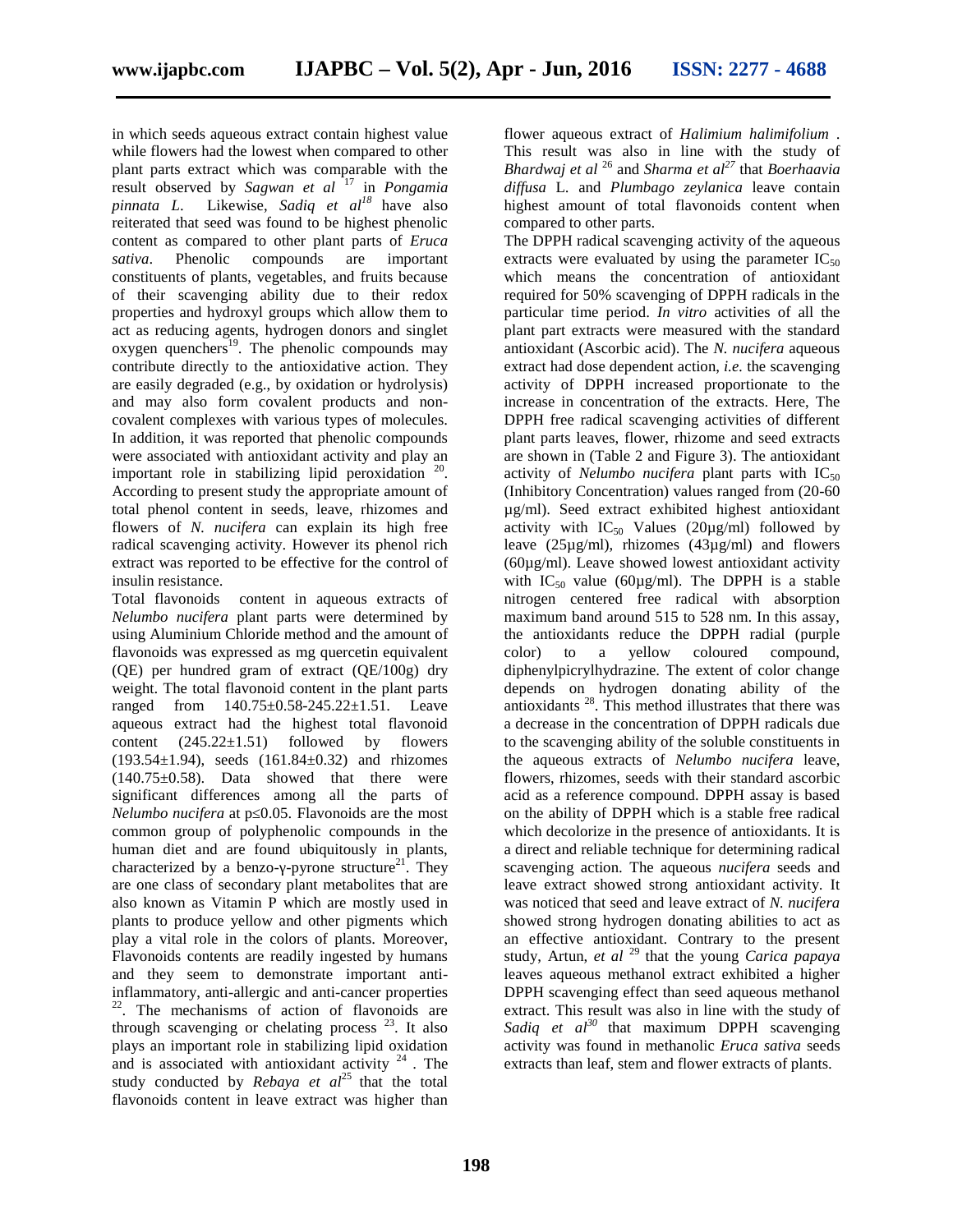**Table 1**

| The antioxidant activity of different plant parts of <i>Nelumbo nucifera</i> (G.) on dry weight basis. |  |  |
|--------------------------------------------------------------------------------------------------------|--|--|
|                                                                                                        |  |  |

| <b>Plant Part</b><br>(Aqueous Extract) | <b>Total Phenolic</b><br><b>Content</b><br>$(mg \text{ GAE}/100g)$                                                                                                          | <b>Total Flavonoids</b><br>$(mg$ QE/100g) |
|----------------------------------------|-----------------------------------------------------------------------------------------------------------------------------------------------------------------------------|-------------------------------------------|
| Leave                                  | $252.34 \pm 0.33^{\circ}$                                                                                                                                                   | $245.22 \pm 1.51^{\circ}$                 |
| <b>Flowers</b>                         | $220.57 \pm 0.26^b$                                                                                                                                                         | $193.54 \pm 1.94^b$                       |
| <b>Rhizomes</b>                        | $241.01 \pm 0.36^{\circ}$                                                                                                                                                   | $140.75 \pm 0.58$ °                       |
| <b>Seeds</b>                           | $270.90 \pm 0.33$ <sup>d</sup>                                                                                                                                              | $161.84 \pm 0.32$ <sup>d</sup>            |
|                                        | Values are Mean $\pm$ Standard deviation of triplicate determinations. Values sharing same uppercase letter between rows<br>are not significantly different at $p < 0.05$ . |                                           |

| Table 2                                                                                                 |
|---------------------------------------------------------------------------------------------------------|
| The DPPH free radical scavenging activity of different plant parts of Nelumbo nucifera (Gaertn.) on dry |
| weight basis.                                                                                           |

| Values are Mean ± Standard deviation of triplicate determinations. Values sharing same uppercase letter between rows |                                           | are not significantly different at $p < 0.05$ . |                          |                |                                                   |            |       |
|----------------------------------------------------------------------------------------------------------------------|-------------------------------------------|-------------------------------------------------|--------------------------|----------------|---------------------------------------------------|------------|-------|
| The DPPH free radical scavenging activity of different plant parts of Nelumbo nucifera (Gaertn.) on dry              |                                           |                                                 | Table 2<br>weight basis. |                |                                                   |            |       |
| Concentration<br>$(\mu g/ml)$                                                                                        | <b>Ascorbic Acid</b>                      |                                                 | Leave                    | <b>Flowers</b> | <b>Rhizomes</b>                                   |            | seeds |
| 20                                                                                                                   | 87.44                                     |                                                 | 45.01                    | 36.80          | 43.60                                             |            | 48.40 |
| 40                                                                                                                   | 88.35                                     |                                                 | 66.80                    | 42.20          | 47.20                                             |            | 68.50 |
| 60                                                                                                                   | 89.72                                     | 67.20                                           |                          | 48.90          | 57.50                                             |            | 71.50 |
| 80                                                                                                                   | 90.60                                     |                                                 | 69.00                    | 49.10          | 58.10                                             |            | 72.88 |
| 100                                                                                                                  | 91.09                                     |                                                 | 70.40                    | 49.30          | 62.01                                             |            | 72.90 |
| 120                                                                                                                  | 92.46                                     |                                                 | 71.01                    | 50.10          | 62.70                                             |            | 74.66 |
| 140                                                                                                                  | 93.80                                     |                                                 | 72.0                     | 51.20          | 63.10                                             |            | 75.33 |
| 160                                                                                                                  | 94.20                                     |                                                 | 72.70                    | 57.40          | 63.40                                             |            | 78.66 |
| 180                                                                                                                  | 95.20                                     |                                                 | 74.20                    | 58.10          | 64.01                                             |            | 79.45 |
| 200                                                                                                                  | 97.03                                     |                                                 | 77.11                    | 62.40          | 64.70                                             |            | 79.50 |
| $IC_{50}$ Values(µg/ml)                                                                                              |                                           |                                                 | 25.00                    | 60.00          | 43.00                                             |            | 20.00 |
| Seeds<br><b>Rhizimus</b><br>1407                                                                                     | Total Flavonoid content (mg QE100g)<br>购方 |                                                 | Seeds<br><b>Rhizomes</b> |                | Total Phenolic Content (mgGAE/100g)<br>1300<br>50 |            |       |
| <b>Flowers</b>                                                                                                       | 195.5                                     |                                                 | <b>Flowers</b>           |                | 220 %                                             |            |       |
| Leave                                                                                                                |                                           |                                                 | Leate                    |                |                                                   |            |       |
| 50                                                                                                                   | 150<br>100                                | 200<br>250                                      |                          | $50\,$         | 100<br>150                                        | 200<br>250 | 300   |





**The Total phenol and Total flavonoid content of different plant parts of** *Nelumbo nucifera* **(G.) on dry weight basis.**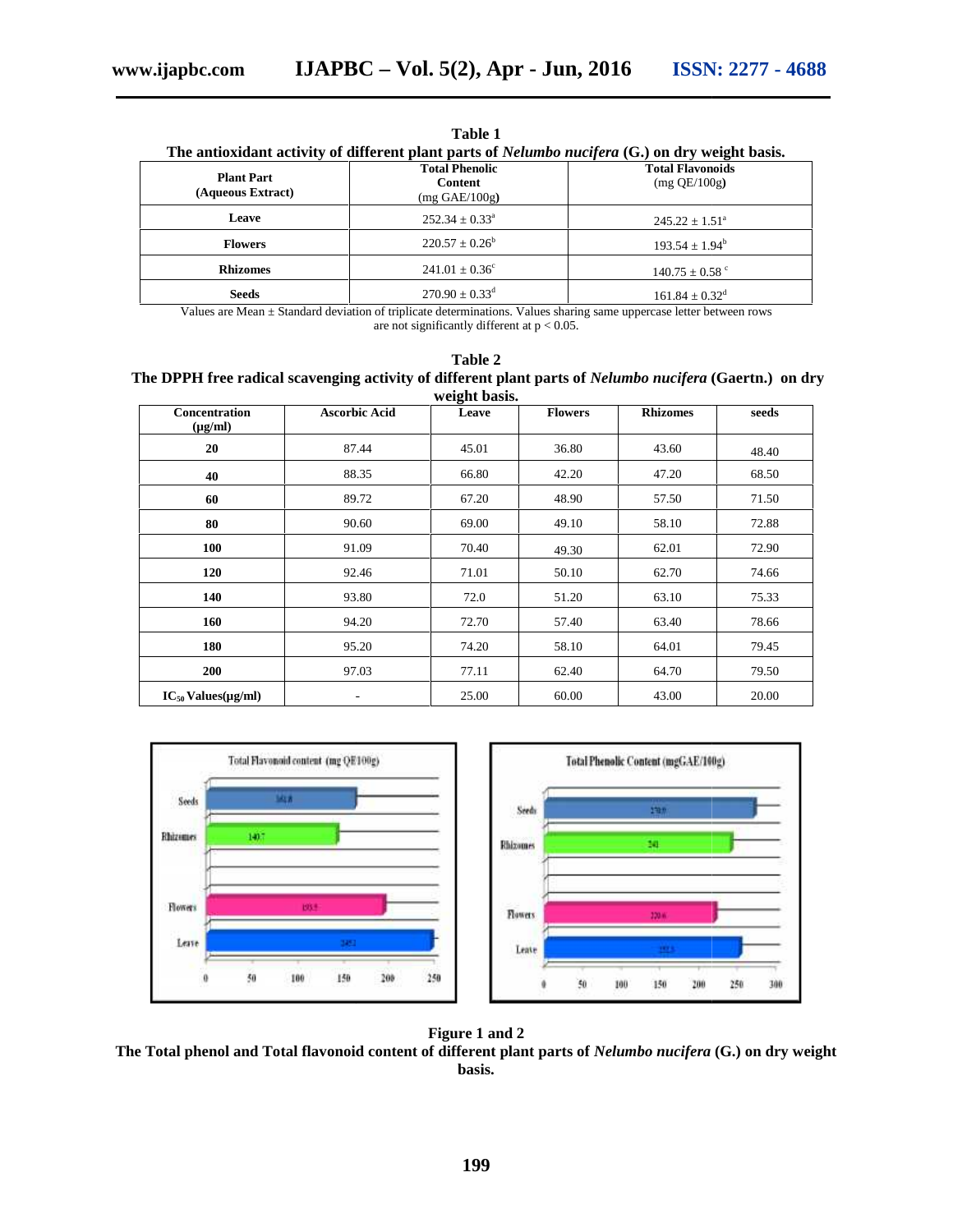

**The DPPH activity of different plant parts of** *Nelumbo nucifera* **(G.) on dry weight basis. plant dry weight basis.**

#### **REFERENCES**

- 1. Panchawat S, Sisodia SS. *In vitro* antioxidant *In vitro*activity of *saraca asoca* roxb. de wild stem bark extracts from various extraction processes. Asian J. Pharm. Clin. Res., 2010; 3(3): 231-233.
- 2. Agrawal SB, Rathore D. Changes in oxidative stress defense in wheat (*Triticum aestivum* L.) and mung bean (*Vigna radiata* L.) cultivars grown with or without mineral nutrients and irradiated by supplemental ultraviolet-B. Environ. Exp. Bot., 2007; 59(1):21-23. J. Pharm. Clin. Res., 2010; 3(3): 231-233.<br>val SB, Rathore D. Changes in oxidative<br>defense in wheat (*Triticum aestivum* L.) in with or without mineral nutrients and<br>ated by supplemental ultraviolet-B.<br>on. Exp. Bot., 2007; 59(1):21-23.<br>ari V, Seshadri S. Antioxidant activity of<br>extracts of Annona squamosa and Carica<br>a. . J Nutr Food Sci., 2010;
- 3. Kothari V, Seshadri S. Antioxidant activity of seed extracts of Annona squamosa and Carica papaya. . J Nutr Food Sci., 2010; 40(4):403-408.
- 4. Cheeseman KH, Slater TF. An introduction to free radical Biochemistry. British Med. Bull., 1993; 49: 481- 493.
- 5. Patel A, Patel A, Patel A, Patel AN. Estimation of Flavonoid, Polyphenolic Content and In-vitro Antioxidant Capacity of leaves of *Tephrosia* Antioxidant *Tephrosia purpurea* Linn. (*Leguminosae*). Int. J. Pharm. Sci. Res., 2010; 1(1): 66-77.
- 6. Sathishkumar R, Lakshmi PTV, Annamalai A. Comparative analyses of non enzymatic and enzymatic antioxidants of *enicostemma littorale* blume. Int. J. Pharm. Biol., 2010; Sci. 1(2):1-16
- 7. Zhou T, Luo D, Li X, Luo Y. Hypoglycemic and hypolipidemic effects of flavonoids from lotus (*Nelumbo nucifera* Gaertn) leaf in diabetic Mice. J. of Med. Plants Research, 2009; 3(4):290-300.
- 8. Rai S, Wahile A, Mukherjee K, Saha BP, Mukherjee PK. Antioxidant activity of *Nelumbo nucifera* (sacred lotus) seeds. J. Ethnopharmacol., 2006; 104(3):322-7.
- 9. Deepa PK, Usha PTA, Chandrasekharan Nair AM, Prasannakumari KT. Antipyretic activity of seeds from Red and White type of lotus of seeds from Red and White type of lotus<br>(*Nelumbo nucifera*) in Albino rat. J. of Veterinary World, 2009; 2(6):213-214. Veterinary World, 2009; 2(6):213-214.<br>10. Durairaj B, Dorai A. Antiplatelet activity of
- white and pink *Nelumbo nucifera* Gaertn. Flowers. Br. J. of Pharmaceut. Sci., 2010; 46(3): 579-583.
- 11. Mani SS, Subramanian IP, Pillai SS, Muthusamy K. Evaluation of hypoglycemic Mani SS, Subramanian IP, Pillai SS,<br>Muthusamy K. Evaluation of hypoglycemic<br>activity of inorganic constituents in *Nelumbo nucifera* seeds on streptozotocin-induced diabetes in rats. Biol. Trace Elem. Res., 2010; Elem. 138(1-3): 226-37. S, Sisoida SS. *In vitro* antioxidant 17. Zhou D, Li X, Luo Y. Hypegycemic<br>
scarcea asea rook devid stem bark<br>
and hypolipidemic effects of flavonoids from<br>
om various extraction processes.<br>
lotus (Nelumbo nucifera Gaertn